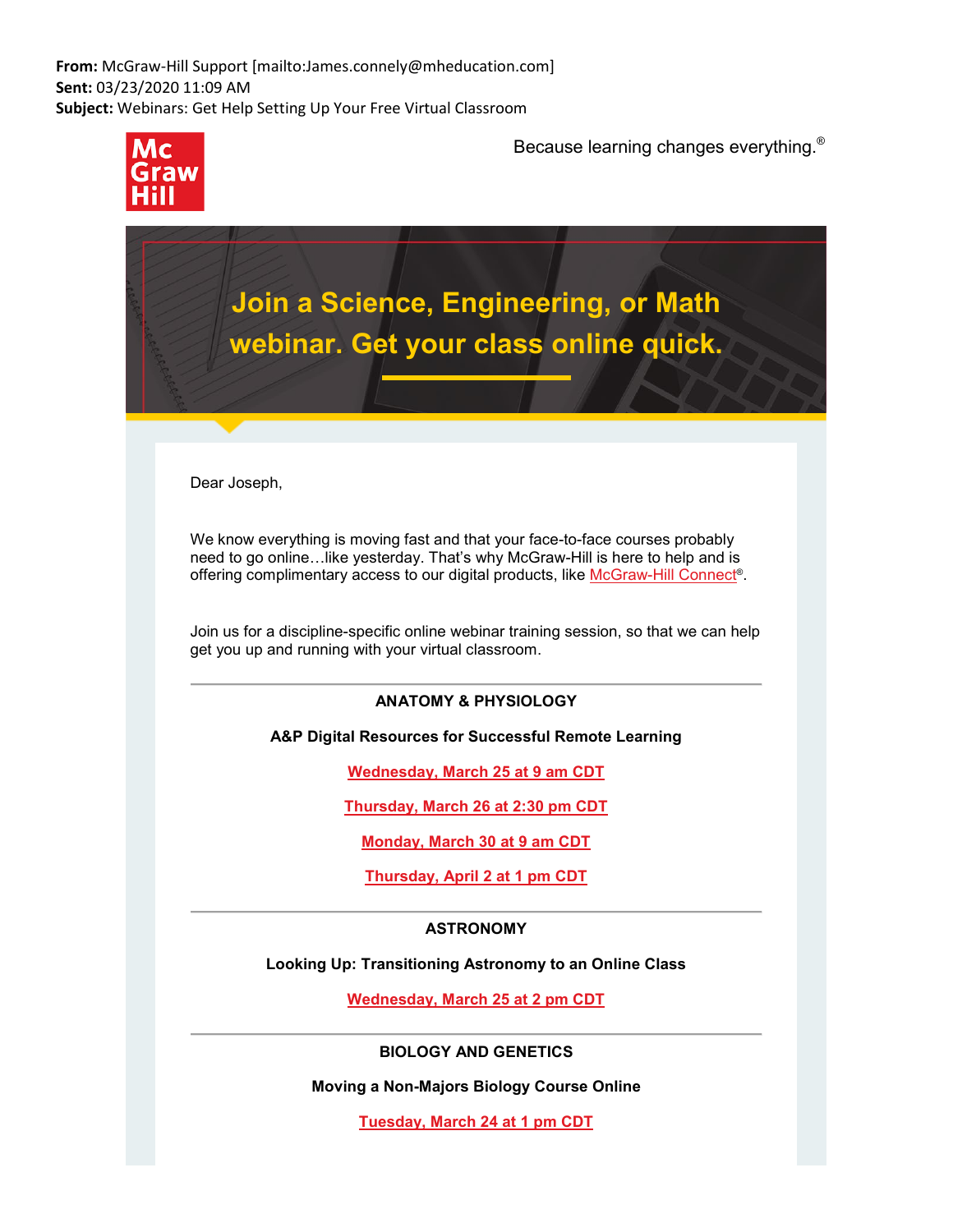**Taking your Majors Biology and Genetics Courses Online**

**[Friday, March 27 at 1 pm CDT](https://nam05.safelinks.protection.outlook.com/?url=http%3A%2F%2Fgo.mheducation.com%2Fyi2S2w2o0x07WJs56600000&data=02%7C01%7Cjoeg%40pitt.edu%7C840d4c28e6f3490870ba08d7cf3c1d04%7C9ef9f489e0a04eeb87cc3a526112fd0d%7C1%7C0%7C637205729409245988&sdata=92oXlwcCCNtFac2M0RCXLvLM9kVfJoDx%2Bck1ifu2jos%3D&reserved=0)**

**Virtual Labs for Biology**

**[Tuesday, March 24 at 7 pm CDT](https://nam05.safelinks.protection.outlook.com/?url=http%3A%2F%2Fgo.mheducation.com%2Feo52tW00000JS20w6i7720x&data=02%7C01%7Cjoeg%40pitt.edu%7C840d4c28e6f3490870ba08d7cf3c1d04%7C9ef9f489e0a04eeb87cc3a526112fd0d%7C1%7C0%7C637205729409245988&sdata=9sBt5gS90EwFHwzJ7rcfA%2Fpx5gezXyU129m0vw3HOPg%3D&reserved=0)**

### **CHEMISTRY**

**Facilitating Active Online Learning & Group Work in the General Chemistry Course**

**[Tuesday, March 24 at 9 am CDT](https://nam05.safelinks.protection.outlook.com/?url=http%3A%2F%2Fgo.mheducation.com%2Fm000o80065wxi722J2u0SW0&data=02%7C01%7Cjoeg%40pitt.edu%7C840d4c28e6f3490870ba08d7cf3c1d04%7C9ef9f489e0a04eeb87cc3a526112fd0d%7C1%7C0%7C637205729409255982&sdata=CLWDWu0Kebxe%2FA%2BHoCHojWzvDN%2BvPVev0V2U5naDWC8%3D&reserved=0)**

**Introducing Chemistry Concepts in Online Environment through Context-First Approach**

**[Thursday, March 26 at 2 pm CDT](https://nam05.safelinks.protection.outlook.com/?url=http%3A%2F%2Fgo.mheducation.com%2Fm000o80065wxi722J2u0SW0&data=02%7C01%7Cjoeg%40pitt.edu%7C840d4c28e6f3490870ba08d7cf3c1d04%7C9ef9f489e0a04eeb87cc3a526112fd0d%7C1%7C0%7C637205729409255982&sdata=CLWDWu0Kebxe%2FA%2BHoCHojWzvDN%2BvPVev0V2U5naDWC8%3D&reserved=0)**

**Using McGraw-Hill ALEKS® Reports & Interpreting Data to Effect Student Performance**

**[Wednesday, April 1 at 10 am CDT](https://nam05.safelinks.protection.outlook.com/?url=http%3A%2F%2Fgo.mheducation.com%2Fm000o80065wxi722J2u0SW0&data=02%7C01%7Cjoeg%40pitt.edu%7C840d4c28e6f3490870ba08d7cf3c1d04%7C9ef9f489e0a04eeb87cc3a526112fd0d%7C1%7C0%7C637205729409265977&sdata=QBzTdWUhvQPPSL6QDq9sdLjgfOHMCj9DjA%2B5RCXVBQU%3D&reserved=0)**

**Online Assessment of Student Learning & Using Data to Affect Student Performance**

**[Thursday, April 2 at 10 am CDT](https://nam05.safelinks.protection.outlook.com/?url=http%3A%2F%2Fgo.mheducation.com%2Fm000o80065wxi722J2u0SW0&data=02%7C01%7Cjoeg%40pitt.edu%7C840d4c28e6f3490870ba08d7cf3c1d04%7C9ef9f489e0a04eeb87cc3a526112fd0d%7C1%7C0%7C637205729409265977&sdata=QBzTdWUhvQPPSL6QDq9sdLjgfOHMCj9DjA%2B5RCXVBQU%3D&reserved=0)**

**Online Assessment of Student Learning to Further Success** 

**[Tuesday, April 7 at 2 pm CDT](https://nam05.safelinks.protection.outlook.com/?url=http%3A%2F%2Fgo.mheducation.com%2Fm000o80065wxi722J2u0SW0&data=02%7C01%7Cjoeg%40pitt.edu%7C840d4c28e6f3490870ba08d7cf3c1d04%7C9ef9f489e0a04eeb87cc3a526112fd0d%7C1%7C0%7C637205729409265977&sdata=QBzTdWUhvQPPSL6QDq9sdLjgfOHMCj9DjA%2B5RCXVBQU%3D&reserved=0)**

#### **ENGINEERING**

**Engineering Your Transition to an Online Teaching Environment**

**[Tuesday, March 24 at 10 am CDT](https://nam05.safelinks.protection.outlook.com/?url=http%3A%2F%2Fgo.mheducation.com%2Fo00vo009200i2S562WJxw70&data=02%7C01%7Cjoeg%40pitt.edu%7C840d4c28e6f3490870ba08d7cf3c1d04%7C9ef9f489e0a04eeb87cc3a526112fd0d%7C1%7C0%7C637205729409275974&sdata=AOq%2BGM%2FjCkGPzkddNi7YY5tuwjSoURkt%2B2Hjnt3zBk0%3D&reserved=0)**

#### **GEOSCIENCES**

**Taking Your In-Person Geosciences Class Online, with Minimal Pain to You or Your Students**

**[Tuesday, March 24 at 2 pm CDT](https://nam05.safelinks.protection.outlook.com/?url=http%3A%2F%2Fgo.mheducation.com%2FCJ200b0x702S0ox20w5iW06&data=02%7C01%7Cjoeg%40pitt.edu%7C840d4c28e6f3490870ba08d7cf3c1d04%7C9ef9f489e0a04eeb87cc3a526112fd0d%7C1%7C0%7C637205729409285967&sdata=CWpeBYAvLAIJzWxJAAwU4uGjXBvaNCgeIqsQadf67RU%3D&reserved=0)**

**[Friday, March 27 at 1 pm CDT](https://nam05.safelinks.protection.outlook.com/?url=http%3A%2F%2Fgo.mheducation.com%2FHS0005w0o2a22W607iJ00wx&data=02%7C01%7Cjoeg%40pitt.edu%7C840d4c28e6f3490870ba08d7cf3c1d04%7C9ef9f489e0a04eeb87cc3a526112fd0d%7C1%7C0%7C637205729409285967&sdata=oJs4sACYUqAscAXRh6Q1GdrCiIcDxMP6R3LZC%2Bl7Zj4%3D&reserved=0)**

#### **MICROBIOLOGY**

**Best Practices for Teaching Microbiology Online**

**[Tuesday, March 24 at 10 am CDT](https://nam05.safelinks.protection.outlook.com/?url=http%3A%2F%2Fgo.mheducation.com%2Fn0S20yc00wo70WJ02i05x26&data=02%7C01%7Cjoeg%40pitt.edu%7C840d4c28e6f3490870ba08d7cf3c1d04%7C9ef9f489e0a04eeb87cc3a526112fd0d%7C1%7C0%7C637205729409285967&sdata=7HMD8er9iZyj%2FJ57GNf5e0cImJaaK4H6gVTJkQ3MYns%3D&reserved=0)**

**[Wednesday, March 25 at 1 pm CDT](https://nam05.safelinks.protection.outlook.com/?url=http%3A%2F%2Fgo.mheducation.com%2Fyi2S2w2o0x07WJz56d00000&data=02%7C01%7Cjoeg%40pitt.edu%7C840d4c28e6f3490870ba08d7cf3c1d04%7C9ef9f489e0a04eeb87cc3a526112fd0d%7C1%7C0%7C637205729409295962&sdata=WlzF6P1q34tC7ElUWO2GkIbAFPVJZrmCUGiQs%2BI4ieU%3D&reserved=0)**